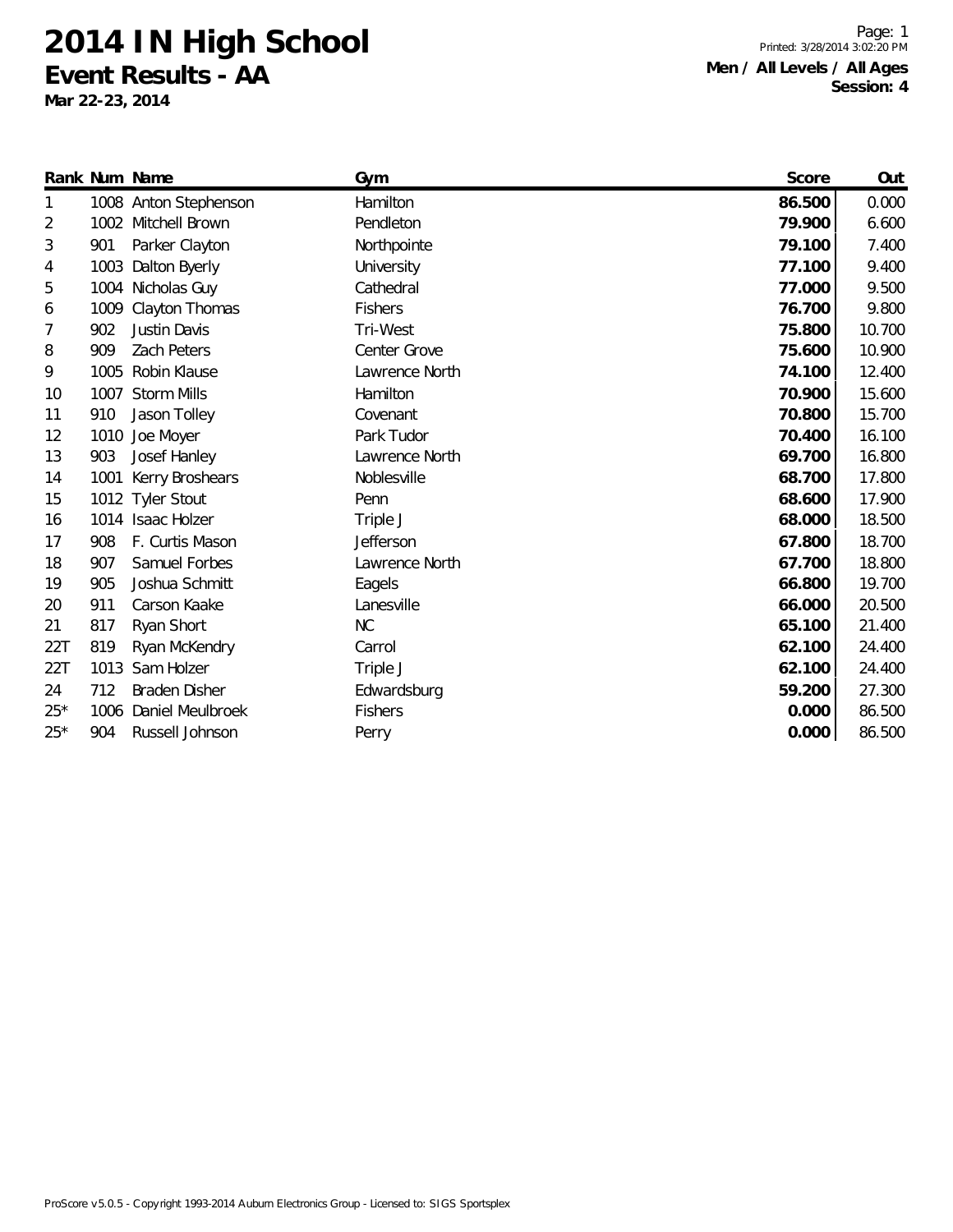**Event Results - Floor**

**Mar 22-23, 2014**

Page: 1 Printed: 3/28/2014 3:02:11 PM **Men / All Levels / All Ages Session: 4**

|       |      | Rank Num Name         | Gym            | Start                    | Score  | Out    |
|-------|------|-----------------------|----------------|--------------------------|--------|--------|
| 1     |      | 1008 Anton Stephenson | Hamilton       |                          | 15.100 | 0.000  |
| 2T    | 1003 | Dalton Byerly         | University     | $ -$                     | 14.200 | 0.900  |
| 2T    |      | 1004 Nicholas Guy     | Cathedral      |                          | 14.200 | 0.900  |
| 2T    | 1001 | Kerry Broshears       | Noblesville    |                          | 14.200 | 0.900  |
| 5     |      | 1007 Storm Mills      | Hamilton       | $-$                      | 13.600 | 1.500  |
| 6T    | 1002 | Mitchell Brown        | Pendleton      |                          | 13.500 | 1.600  |
| 6T    | 909  | <b>Zach Peters</b>    | Center Grove   |                          | 13.500 | 1.600  |
| 8T    | 901  | Parker Clayton        | Northpointe    |                          | 13.400 | 1.700  |
| 8T    | 902  | Justin Davis          | Tri-West       |                          | 13.400 | 1.700  |
| 10    | 1005 | Robin Klause          | Lawrence North |                          | 13.100 | 2.000  |
| 11    | 910  | Jason Tolley          | Covenant       |                          | 13.000 | 2.100  |
| 12    | 907  | Samuel Forbes         | Lawrence North | $ -$                     | 12.900 | 2.200  |
| 13T   | 903  | Josef Hanley          | Lawrence North |                          | 12.800 | 2.300  |
| 13T   | 819  | Ryan McKendry         | Carrol         |                          | 12.800 | 2.300  |
| 15    | 1009 | Clayton Thomas        | <b>Fishers</b> | $-$                      | 12.700 | 2.400  |
| 16    | 908  | F. Curtis Mason       | Jefferson      | $\overline{\phantom{a}}$ | 12.300 | 2.800  |
| 17T   | 1010 | Joe Moyer             | Park Tudor     |                          | 12.200 | 2.900  |
| 17T   |      | 1014 Isaac Holzer     | Triple J       | $ -$                     | 12.200 | 2.900  |
| 19    |      | 1013 Sam Holzer       | Triple J       |                          | 11.900 | 3.200  |
| 20    |      | 1012 Tyler Stout      | Penn           |                          | 11.700 | 3.400  |
| 21    | 817  | Ryan Short            | NC             |                          | 11.600 | 3.500  |
| 22    | 911  | Carson Kaake          | Lanesville     | $-1$                     | 11.200 | 3.900  |
| 23    | 905  | Joshua Schmitt        | Eagels         |                          | 10.300 | 4.800  |
| 24    | 712  | <b>Braden Disher</b>  | Edwardsburg    |                          | 8.900  | 6.200  |
| $25*$ | 1006 | Daniel Meulbroek      | <b>Fishers</b> |                          |        | 15.100 |
| $25*$ | 904  | Russell Johnson       | Perry          |                          |        | 15.100 |

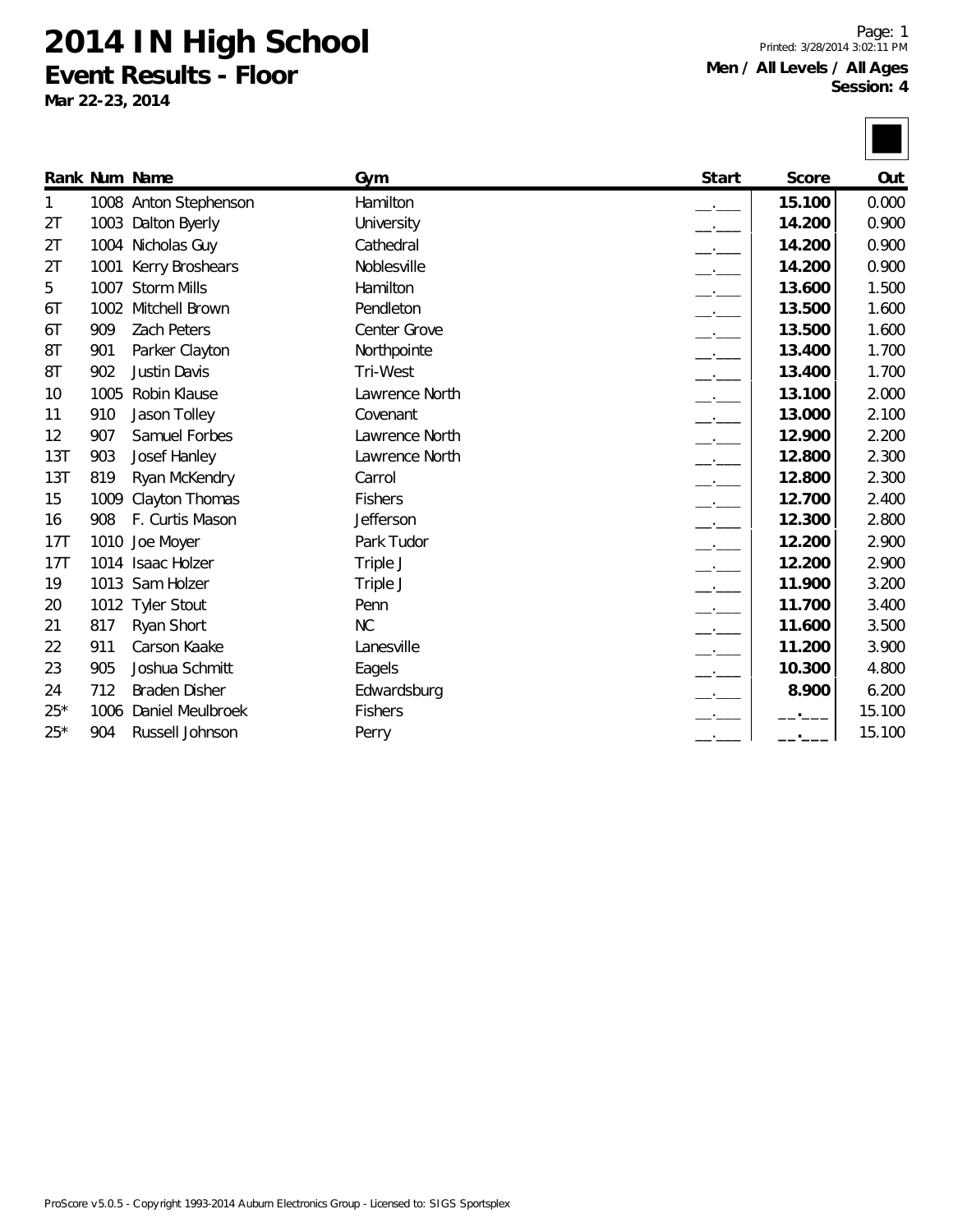**Event Results - Pommel**

**Mar 22-23, 2014**

Page: 1 Printed: 3/28/2014 3:02:13 PM **Men / All Levels / All Ages Session: 4**



|       |      | Rank Num Name         | Gym            | Start                    | Score  | Out    |
|-------|------|-----------------------|----------------|--------------------------|--------|--------|
| 1     |      | 1009 Clayton Thomas   | <b>Fishers</b> |                          | 13.500 | 0.000  |
| 2     |      | 1008 Anton Stephenson | Hamilton       |                          | 13.000 | 0.500  |
| 3     |      | 1004 Nicholas Guy     | Cathedral      |                          | 12.900 | 0.600  |
| 4T    | 901  | Parker Clayton        | Northpointe    | $\overline{\phantom{a}}$ | 12.800 | 0.700  |
| 4T    | 1010 | Joe Moyer             | Park Tudor     |                          | 12.800 | 0.700  |
| 6T    | 1003 | Dalton Byerly         | University     | $\overline{\phantom{a}}$ | 12.700 | 0.800  |
| 6T    | 1005 | Robin Klause          | Lawrence North | $-$                      | 12.700 | 0.800  |
| 8T    | 902  | Justin Davis          | Tri-West       |                          | 12.600 | 0.900  |
| 8T    | 910  | Jason Tolley          | Covenant       | $\overline{\phantom{a}}$ | 12.600 | 0.900  |
| 10    | 903  | Josef Hanley          | Lawrence North | $\overline{\phantom{a}}$ | 12.300 | 1.200  |
| 11T   | 909  | <b>Zach Peters</b>    | Center Grove   |                          | 12.000 | 1.500  |
| 11T   | 1012 | <b>Tyler Stout</b>    | Penn           | $\overline{\phantom{a}}$ | 12.000 | 1.500  |
| 13    | 905  | Joshua Schmitt        | Eagels         |                          | 11.800 | 1.700  |
| 14    | 1002 | Mitchell Brown        | Pendleton      |                          | 11.600 | 1.900  |
| 15    |      | 1007 Storm Mills      | Hamilton       | $\overline{\phantom{a}}$ | 11.400 | 2.100  |
| 16    | 907  | Samuel Forbes         | Lawrence North |                          | 11.300 | 2.200  |
| 17T   | 1001 | Kerry Broshears       | Noblesville    |                          | 11.000 | 2.500  |
| 17T   | 1014 | <b>Isaac Holzer</b>   | Triple J       | $\overline{\phantom{a}}$ | 11.000 | 2.500  |
| 17T   | 911  | Carson Kaake          | Lanesville     |                          | 11.000 | 2.500  |
| 20    | 908  | F. Curtis Mason       | Jefferson      | $\overline{\phantom{a}}$ | 10.300 | 3.200  |
| 21    | 817  | Ryan Short            | NC             | $\overline{\phantom{a}}$ | 10.200 | 3.300  |
| 22T   | 819  | Ryan McKendry         | Carrol         |                          | 10.100 | 3.400  |
| 22T   | 712  | <b>Braden Disher</b>  | Edwardsburg    |                          | 10.100 | 3.400  |
| 24    | 1013 | Sam Holzer            | Triple J       |                          | 9.400  | 4.100  |
| $25*$ |      | 1006 Daniel Meulbroek | <b>Fishers</b> |                          |        | 13.500 |
| $25*$ | 904  | Russell Johnson       | Perry          |                          |        | 13.500 |
|       |      |                       |                |                          |        |        |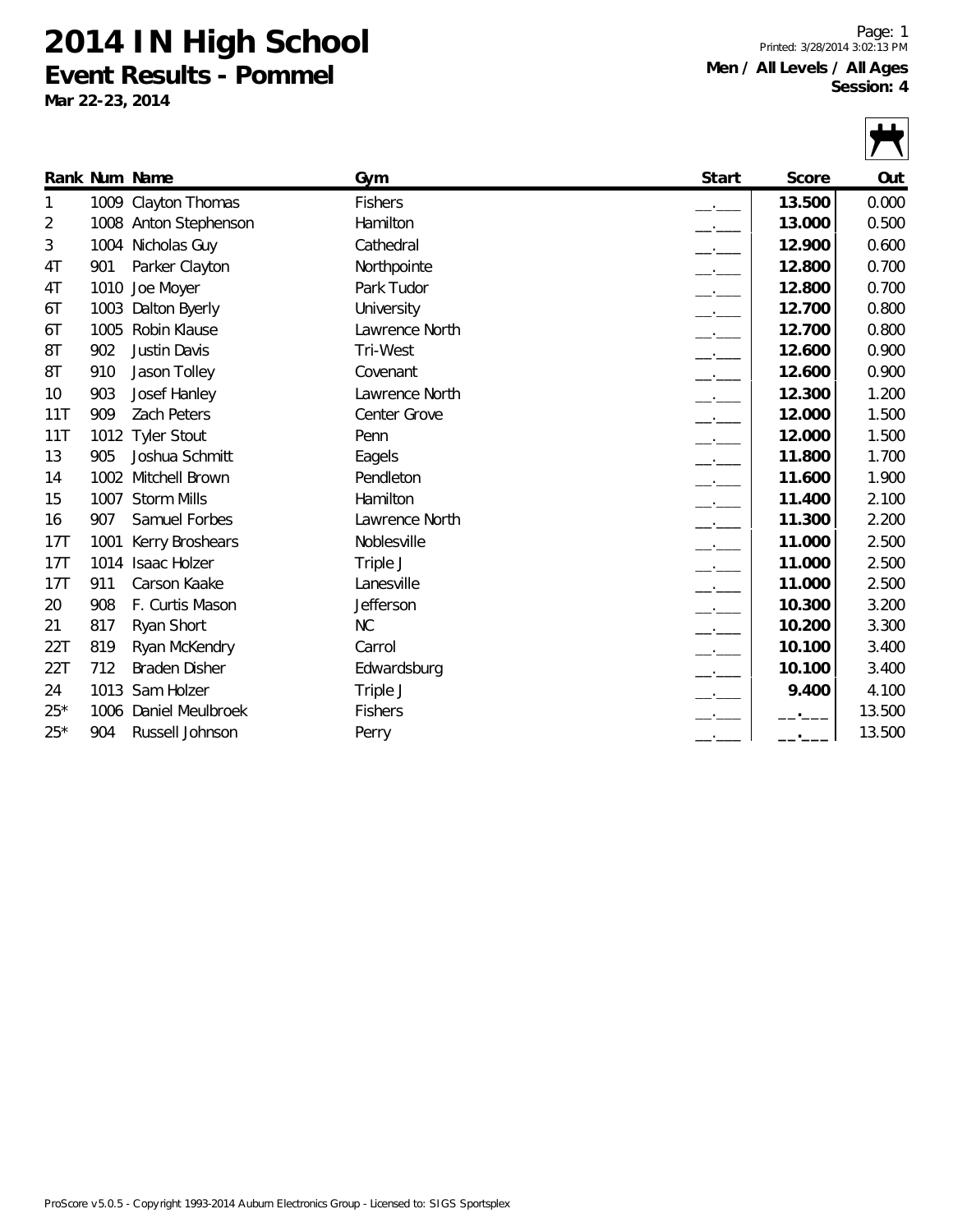**Event Results - Rings**

**Mar 22-23, 2014**

Page: 1 Printed: 3/28/2014 3:02:15 PM **Men / All Levels / All Ages Session: 4**

|       |      |                       |                |                          |        | ŌÒ     |
|-------|------|-----------------------|----------------|--------------------------|--------|--------|
|       |      | Rank Num Name         | Gym            | Start                    | Score  | Out    |
| 1     |      | 1008 Anton Stephenson | Hamilton       |                          | 14.400 | 0.000  |
| 2     | 1002 | Mitchell Brown        | Pendleton      |                          | 13.700 | 0.700  |
| 3     | 901  | Parker Clayton        | Northpointe    |                          | 13.600 | 0.800  |
| 4     | 1009 | Clayton Thomas        | <b>Fishers</b> |                          | 13.100 | 1.300  |
| 5     | 909  | <b>Zach Peters</b>    | Center Grove   |                          | 12.600 | 1.800  |
| 6     | 1005 | Robin Klause          | Lawrence North |                          | 12.500 | 1.900  |
| 7     | 1004 | Nicholas Guy          | Cathedral      |                          | 12.300 | 2.100  |
| 8     | 1003 | Dalton Byerly         | University     |                          | 12.100 | 2.300  |
| 9     | 902  | Justin Davis          | Tri-West       |                          | 12.000 | 2.400  |
| 10    | 908  | F. Curtis Mason       | Jefferson      |                          | 11.800 | 2.600  |
| 11    | 903  | Josef Hanley          | Lawrence North |                          | 11.400 | 3.000  |
| 12    | 1014 | <b>Isaac Holzer</b>   | Triple J       |                          | 11.200 | 3.200  |
| 13    | 905  | Joshua Schmitt        | Eagels         |                          | 11.100 | 3.300  |
| 14    |      | 1012 Tyler Stout      | Penn           | $\overline{\phantom{a}}$ | 10.900 | 3.500  |
| 15    |      | 1007 Storm Mills      | Hamilton       | $\overline{\phantom{a}}$ | 10.600 | 3.800  |
| 16    | 1001 | Kerry Broshears       | Noblesville    |                          | 10.500 | 3.900  |
| 17    | 1010 | Joe Moyer             | Park Tudor     |                          | 10.400 | 4.000  |
| 18T   | 911  | Carson Kaake          | Lanesville     | $\overline{\phantom{a}}$ | 10.200 | 4.200  |
| 18T   | 817  | Ryan Short            | NC             |                          | 10.200 | 4.200  |
| 18T   | 712  | <b>Braden Disher</b>  | Edwardsburg    |                          | 10.200 | 4.200  |
| 21T   | 907  | Samuel Forbes         | Lawrence North | $\overline{\phantom{a}}$ | 10.000 | 4.400  |
| 21T   | 1013 | Sam Holzer            | Triple J       | $   -$                   | 10.000 | 4.400  |
| 23    | 910  | Jason Tolley          | Covenant       |                          | 9.700  | 4.700  |
| 24    | 819  | Ryan McKendry         | Carrol         |                          | 9.600  | 4.800  |
| $25*$ | 1006 | Daniel Meulbroek      | Fishers        |                          |        | 14.400 |
| $25*$ | 904  | Russell Johnson       | Perry          |                          |        | 14.400 |

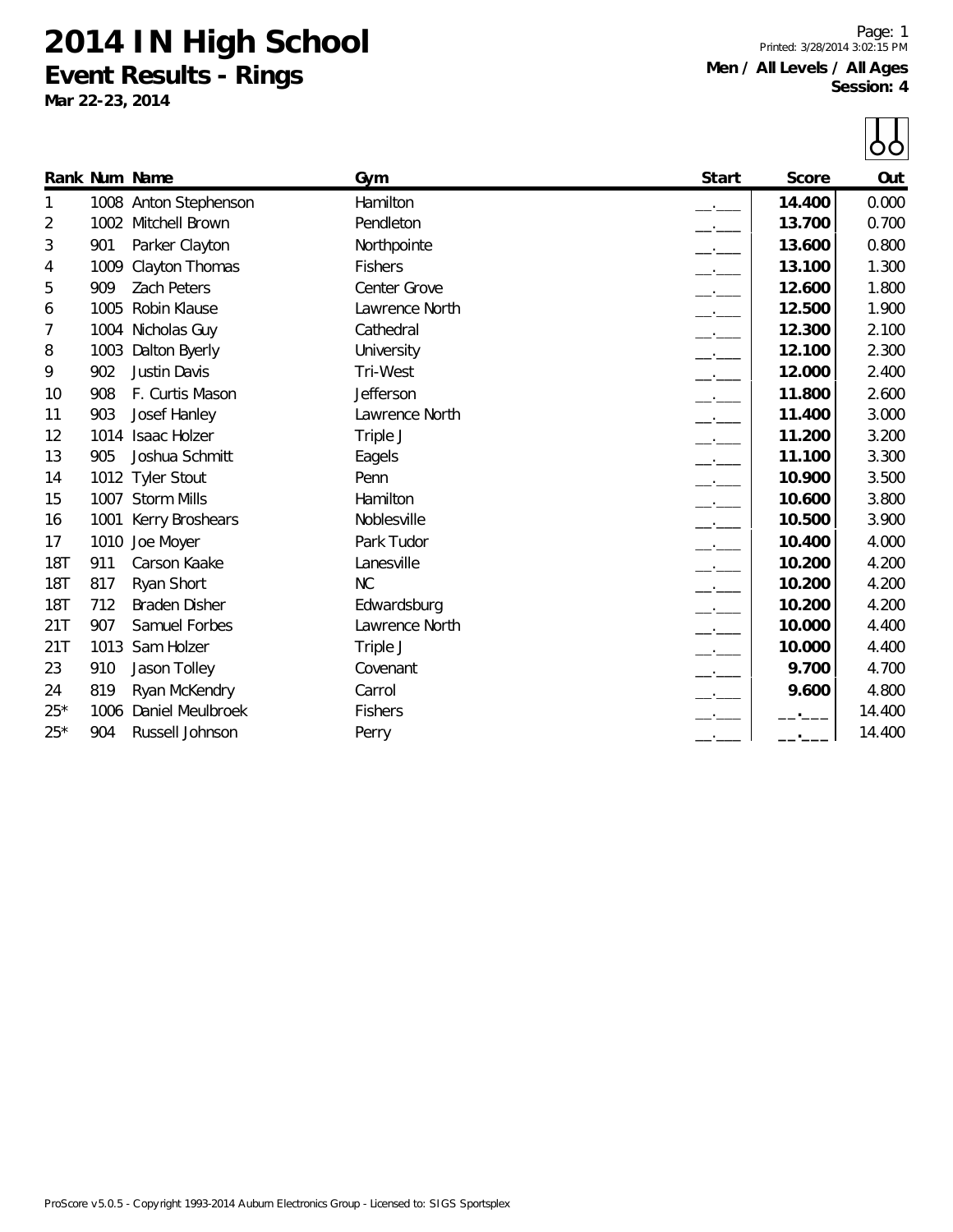**Event Results - Vault**

**Mar 22-23, 2014**

Page: 1 Printed: 3/28/2014 3:02:16 PM **Men / All Levels / All Ages Session: 4**

|            |      |                       |                |                                 |        | I      |
|------------|------|-----------------------|----------------|---------------------------------|--------|--------|
|            |      | Rank Num Name         | Gym            | Start                           | Score  | Out    |
| 1          |      | 1008 Anton Stephenson | Hamilton       |                                 | 15.800 | 0.000  |
| 2          |      | 1004 Nicholas Guy     | Cathedral      |                                 | 14.300 | 1.500  |
| 3T         | 1002 | Mitchell Brown        | Pendleton      |                                 | 14.000 | 1.800  |
| 3T         | 901  | Parker Clayton        | Northpointe    |                                 | 14.000 | 1.800  |
| 5          | 909  | Zach Peters           | Center Grove   |                                 | 13.700 | 2.100  |
| 6          | 1012 | <b>Tyler Stout</b>    | Penn           | $-1$                            | 13.300 | 2.500  |
| 7          | 902  | Justin Davis          | Tri-West       | $ -$                            | 12.800 | 3.000  |
| 8          | 1001 | Kerry Broshears       | Noblesville    |                                 | 12.700 | 3.100  |
| 9          | 907  | Samuel Forbes         | Lawrence North |                                 | 12.400 | 3.400  |
| 10         | 910  | Jason Tolley          | Covenant       | $ -$                            | 12.300 | 3.500  |
| 11         | 1003 | Dalton Byerly         | University     |                                 | 12.200 | 3.600  |
| 12         | 1009 | Clayton Thomas        | <b>Fishers</b> |                                 | 12.100 | 3.700  |
| 13         | 911  | Carson Kaake          | Lanesville     | $-1$                            | 11.800 | 4.000  |
| 14         | 1005 | Robin Klause          | Lawrence North | $\overline{\phantom{iiiiiiii}}$ | 11.700 | 4.100  |
| 15         | 903  | Josef Hanley          | Lawrence North |                                 | 11.600 | 4.200  |
| 16         | 712  | <b>Braden Disher</b>  | Edwardsburg    |                                 | 11.500 | 4.300  |
| 17         | 1014 | <b>Isaac Holzer</b>   | Triple J       | $-1$                            | 11.300 | 4.500  |
| <b>18T</b> | 1007 | <b>Storm Mills</b>    | Hamilton       |                                 | 11.200 | 4.600  |
| 18T        | 817  | Ryan Short            | NC             |                                 | 11.200 | 4.600  |
| 20T        | 905  | Joshua Schmitt        | Eagels         |                                 | 10.900 | 4.900  |
| 20T        | 1013 | Sam Holzer            | Triple J       | $-1$                            | 10.900 | 4.900  |
| 22         | 908  | F. Curtis Mason       | Jefferson      |                                 | 10.800 | 5.000  |
| 23         | 1010 | Joe Moyer             | Park Tudor     |                                 | 10.600 | 5.200  |
| 24         | 819  | Ryan McKendry         | Carrol         |                                 | 10.000 | 5.800  |
| $25*$      | 1006 | Daniel Meulbroek      | <b>Fishers</b> |                                 |        | 15.800 |
| $25*$      | 904  | Russell Johnson       | Perry          |                                 |        | 15.800 |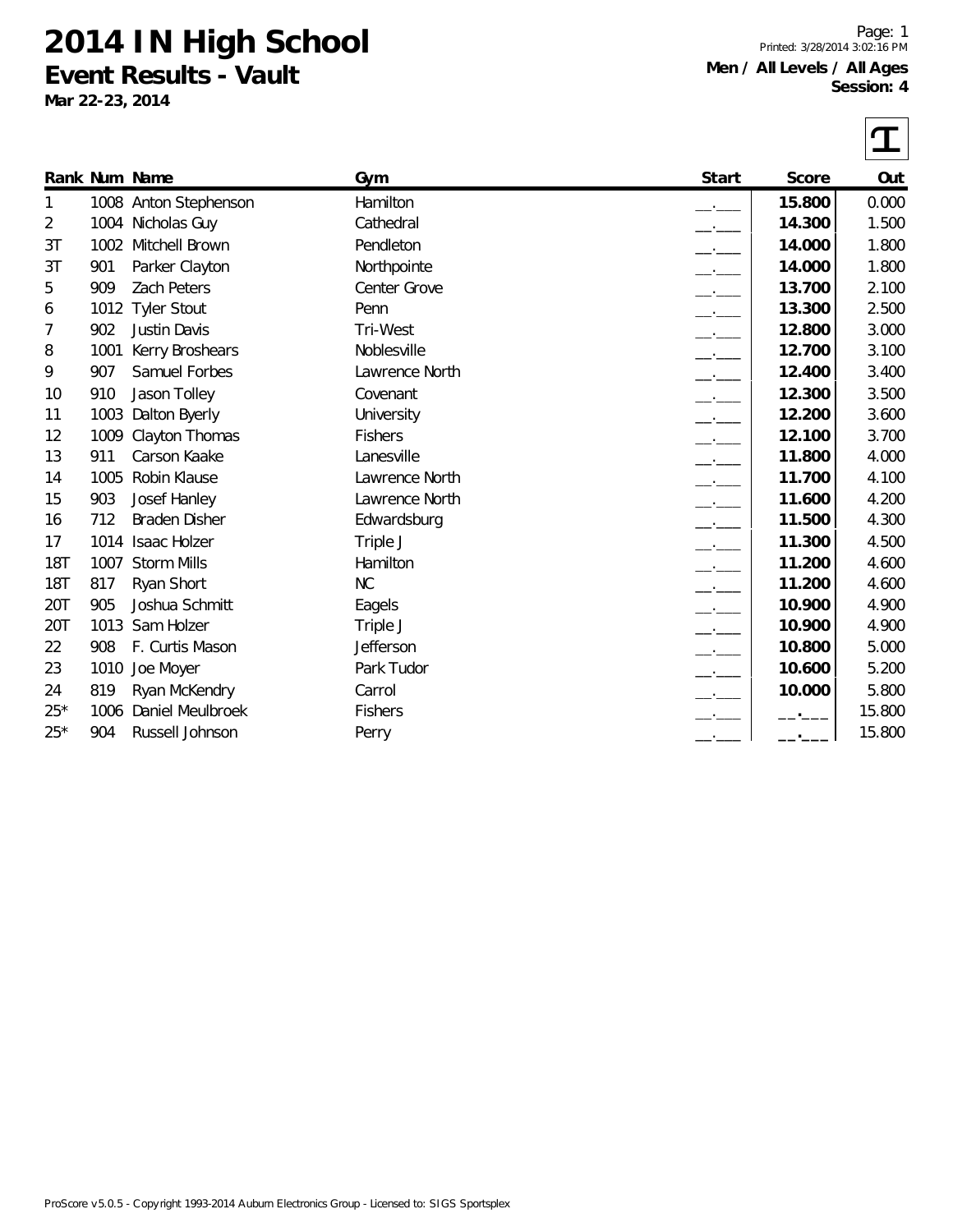**Event Results - P Bars**

**Mar 22-23, 2014**

Page: 1 Printed: 3/28/2014 3:02:17 PM **Men / All Levels / All Ages Session: 4**

|       |      |                       |                |       |        | 襾      |
|-------|------|-----------------------|----------------|-------|--------|--------|
|       |      | Rank Num Name         | Gym            | Start | Score  | Out    |
| 1     |      | 1008 Anton Stephenson | Hamilton       |       | 13.700 | 0.000  |
| 2     | 1002 | Mitchell Brown        | Pendleton      |       | 13.500 | 0.200  |
| 3T    | 901  | Parker Clayton        | Northpointe    |       | 13.000 | 0.700  |
| 3T    | 1003 | Dalton Byerly         | University     |       | 13.000 | 0.700  |
| 3T    | 1004 | Nicholas Guy          | Cathedral      |       | 13.000 | 0.700  |
| 6T    | 902  | <b>Justin Davis</b>   | Tri-West       |       | 12.600 | 1.100  |
| 6T    | 1005 | Robin Klause          | Lawrence North |       | 12.600 | 1.100  |
| 8     | 1009 | Clayton Thomas        | <b>Fishers</b> |       | 12.500 | 1.200  |
| 9     | 1010 | Joe Moyer             | Park Tudor     |       | 12.200 | 1.500  |
| 10    | 1007 | <b>Storm Mills</b>    | Hamilton       |       | 11.900 | 1.800  |
| 11    | 910  | Jason Tolley          | Covenant       |       | 11.800 | 1.900  |
| 12    | 909  | <b>Zach Peters</b>    | Center Grove   |       | 11.700 | 2.000  |
| 13    | 905  | Joshua Schmitt        | Eagels         |       | 11.600 | 2.100  |
| 14    | 911  | Carson Kaake          | Lanesville     |       | 11.500 | 2.200  |
| 15    | 907  | Samuel Forbes         | Lawrence North |       | 11.400 | 2.300  |
| 16    | 817  | Ryan Short            | NC             |       | 11.300 | 2.400  |
| 17T   | 1014 | Isaac Holzer          | Triple J       |       | 11.000 | 2.700  |
| 17T   | 908  | F. Curtis Mason       | Jefferson      |       | 11.000 | 2.700  |
| 19T   | 903  | Josef Hanley          | Lawrence North | $-1$  | 10.200 | 3.500  |
| 19T   | 1001 | Kerry Broshears       | Noblesville    | $ -$  | 10.200 | 3.500  |
| 19T   | 819  | Ryan McKendry         | Carrol         |       | 10.200 | 3.500  |
| 22    |      | 1012 Tyler Stout      | Penn           |       | 9.700  | 4.000  |
| 23    |      | 1013 Sam Holzer       | Triple J       |       | 9.500  | 4.200  |
| 24    | 712  | <b>Braden Disher</b>  | Edwardsburg    |       | 9.100  | 4.600  |
| $25*$ | 1006 | Daniel Meulbroek      | <b>Fishers</b> |       |        | 13.700 |
| $25*$ | 904  | Russell Johnson       | Perry          |       |        | 13.700 |